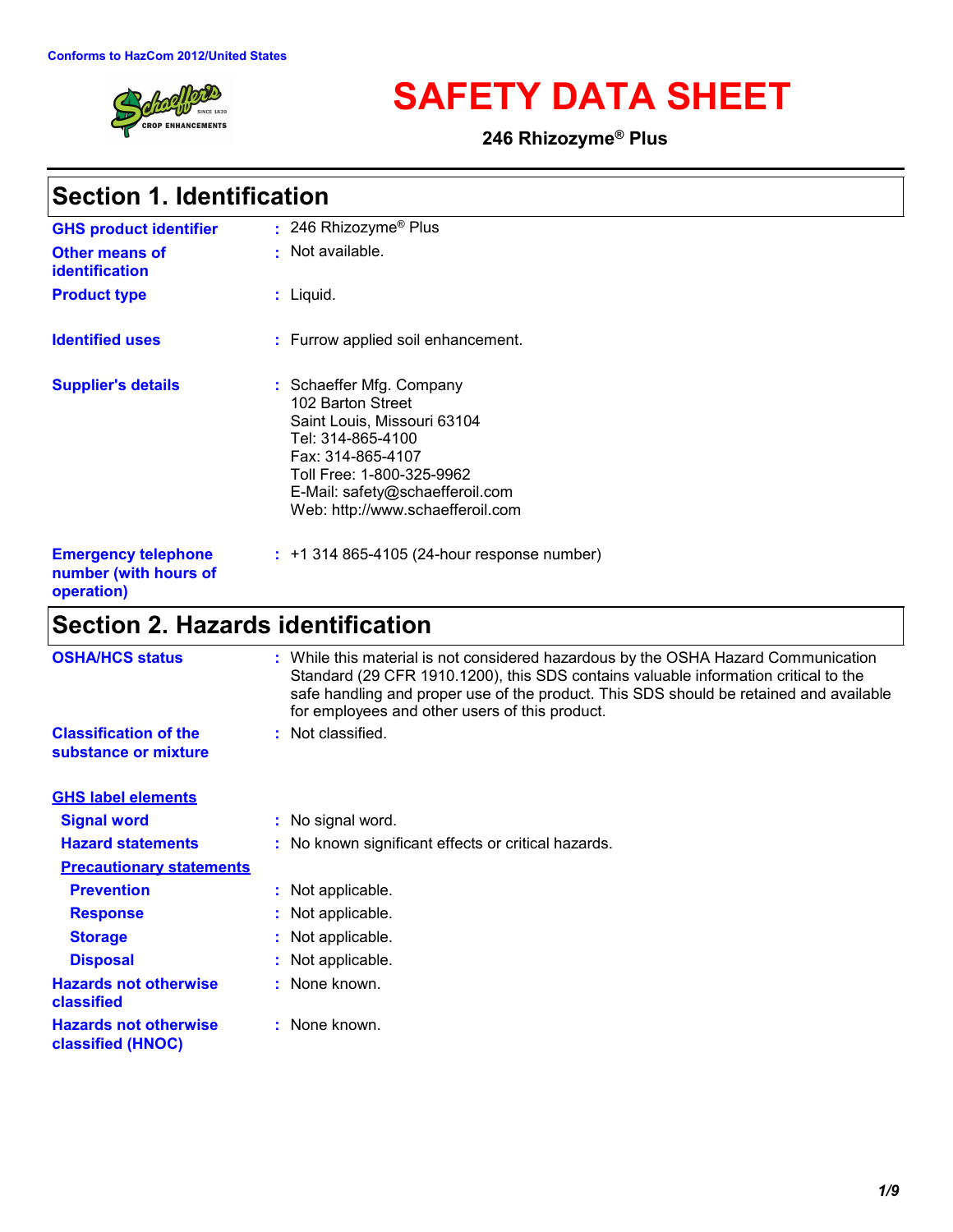# **Section 3. Composition/information on ingredients**

#### **Other means of identification Substance/mixture**

**:** Mixture

**:** Not available.

| <b>CAS number/other identifiers</b> |
|-------------------------------------|
|-------------------------------------|

**CAS number :** Not applicable.

#### **Any concentration shown as a range is to protect confidentiality or is due to batch variation.**

**There are no additional ingredients present which, within the current knowledge of the supplier and in the concentrations applicable, are classified as hazardous to health or the environment and hence require reporting in this section.**

**Occupational exposure limits, if available, are listed in Section 8.**

### **Section 4. First aid measures**

#### **Description of necessary first aid measures**

| <b>Eye contact</b>  | : Immediately flush eyes with plenty of water, occasionally lifting the upper and lower<br>eyelids. Check for and remove any contact lenses. Get medical attention if irritation<br>occurs.                                                                                                                                                            |
|---------------------|--------------------------------------------------------------------------------------------------------------------------------------------------------------------------------------------------------------------------------------------------------------------------------------------------------------------------------------------------------|
| <b>Inhalation</b>   | : Remove victim to fresh air and keep at rest in a position comfortable for breathing. Get<br>medical attention if symptoms occur.                                                                                                                                                                                                                     |
| <b>Skin contact</b> | : Flush contaminated skin with plenty of water. Get medical attention if symptoms occur.                                                                                                                                                                                                                                                               |
| <b>Ingestion</b>    | : Wash out mouth with water. Remove victim to fresh air and keep at rest in a position<br>comfortable for breathing. If material has been swallowed and the exposed person is<br>conscious, give small quantities of water to drink. Do not induce vomiting unless<br>directed to do so by medical personnel. Get medical attention if symptoms occur. |

|                                       | <b>Most important symptoms/effects, acute and delayed</b>                            |
|---------------------------------------|--------------------------------------------------------------------------------------|
| <b>Potential acute health effects</b> |                                                                                      |
| <b>Eye contact</b>                    | : No known significant effects or critical hazards.                                  |
| <b>Inhalation</b>                     | : No known significant effects or critical hazards.                                  |
| <b>Skin contact</b>                   | : No known significant effects or critical hazards.                                  |
| Ingestion                             | : No known significant effects or critical hazards.                                  |
| <b>Over-exposure signs/symptoms</b>   |                                                                                      |
| <b>Eye contact</b>                    | : No known significant effects or critical hazards.                                  |
| <b>Inhalation</b>                     | : No known significant effects or critical hazards.                                  |
| <b>Skin contact</b>                   | : No known significant effects or critical hazards.                                  |
| <b>Ingestion</b>                      | : No known significant effects or critical hazards.                                  |
|                                       |                                                                                      |
|                                       | Indication of immediate medical attention and special treatment needed, if necessary |

| <b>Notes to physician</b>         | : Treat symptomatically. Contact poison treatment specialist immediately if large<br>quantities have been ingested or inhaled. |
|-----------------------------------|--------------------------------------------------------------------------------------------------------------------------------|
| <b>Specific treatments</b>        | : No specific treatment.                                                                                                       |
| <b>Protection of first-aiders</b> | No action shall be taken involving any personal risk or without suitable training.                                             |

**See toxicological information (Section 11)**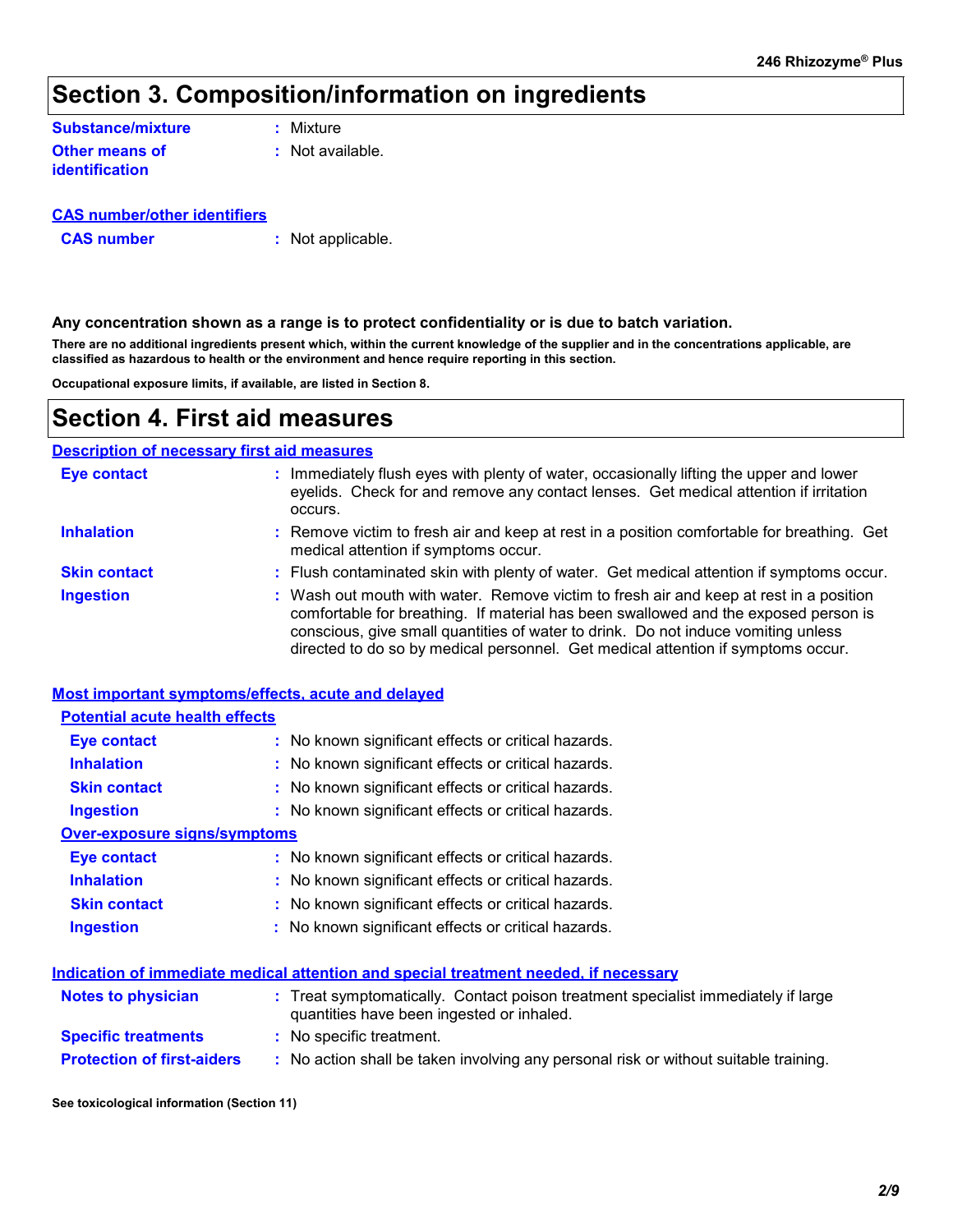# **Section 5. Fire-fighting measures**

| <b>Extinguishing media</b>                               |                                                                                                                                                                        |  |
|----------------------------------------------------------|------------------------------------------------------------------------------------------------------------------------------------------------------------------------|--|
| <b>Suitable extinguishing</b><br>media                   | : Use an extinguishing agent suitable for the surrounding fire.                                                                                                        |  |
| Unsuitable extinguishing<br>media                        | : None known.                                                                                                                                                          |  |
| <b>Specific hazards arising</b><br>from the chemical     | : No specific fire or explosion hazard.                                                                                                                                |  |
| <b>Hazardous thermal</b><br>decomposition products       | Decomposition products may include the following materials:<br>carbon dioxide<br>carbon monoxide                                                                       |  |
| <b>Special protective actions</b><br>for fire-fighters   | : No special measures are required.                                                                                                                                    |  |
| <b>Special protective</b><br>equipment for fire-fighters | Fire-fighters should wear appropriate protective equipment and self-contained breathing<br>apparatus (SCBA) with a full face-piece operated in positive pressure mode. |  |

# **Section 6. Accidental release measures**

|                                                              | Personal precautions, protective equipment and emergency procedures                                                                                                                                                                                                                                                                                                                                      |
|--------------------------------------------------------------|----------------------------------------------------------------------------------------------------------------------------------------------------------------------------------------------------------------------------------------------------------------------------------------------------------------------------------------------------------------------------------------------------------|
| For non-emergency<br>personnel                               | : No action shall be taken involving any personal risk or without suitable training. Keep<br>unnecessary and unprotected personnel from entering. Do not touch or walk through<br>spilled material. Put on appropriate personal protective equipment.                                                                                                                                                    |
| For emergency responders                                     | : If specialized clothing is required to deal with the spillage, take note of any information in<br>Section 8 on suitable and unsuitable materials. See also the information in "For non-<br>emergency personnel".                                                                                                                                                                                       |
| <b>Environmental precautions</b>                             | : Avoid dispersal of spilled material and runoff and contact with soil, waterways, drains<br>and sewers. U.S.A. regulations may require reporting spills of this material that could<br>reach any surface waters. Report spills to all applicable Federal, State, Provincial and<br>local authorities and/or the United States National Response Center at (800) 424-8802<br>as appropriate or required. |
| <b>Methods and materials for containment and cleaning up</b> |                                                                                                                                                                                                                                                                                                                                                                                                          |
| <b>Small spill</b>                                           | : Stop leak if without risk. Move containers from spill area. Dilute with water and mop up                                                                                                                                                                                                                                                                                                               |

| <b>S</b> illall Spill | . Stop leak if without risk. Move containers from spill area. Dilute with water and mop up<br>if water-soluble. Alternatively, or if water-insoluble, absorb with an inert dry material and<br>place in an appropriate waste disposal container. Dispose of via a licensed waste<br>disposal contractor.                                                                                                                                                                                                          |
|-----------------------|-------------------------------------------------------------------------------------------------------------------------------------------------------------------------------------------------------------------------------------------------------------------------------------------------------------------------------------------------------------------------------------------------------------------------------------------------------------------------------------------------------------------|
| <b>Large spill</b>    | : Stop leak if without risk. Move containers from spill area. Prevent entry into sewers,<br>water courses, basements or confined areas. Contain and collect spillage with non-<br>combustible, absorbent material e.g. sand, earth, vermiculite or diatomaceous earth and<br>place in container for disposal according to local regulations (see Section 13). Dispose<br>of via a licensed waste disposal contractor. Note: see Section 1 for emergency contact<br>information and Section 13 for waste disposal. |

# **Section 7. Handling and storage**

| <b>Precautions for safe handling</b>             |                                                                                                                                                                                                                                                                        |
|--------------------------------------------------|------------------------------------------------------------------------------------------------------------------------------------------------------------------------------------------------------------------------------------------------------------------------|
| <b>Protective measures</b>                       | : Put on appropriate personal protective equipment (see Section 8).                                                                                                                                                                                                    |
| <b>Advice on general</b><br>occupational hygiene | : Eating, drinking and smoking should be prohibited in areas where this material is<br>handled, stored and processed. Workers should wash hands and face before eating,<br>drinking and smoking. See also Section 8 for additional information on hygiene<br>measures. |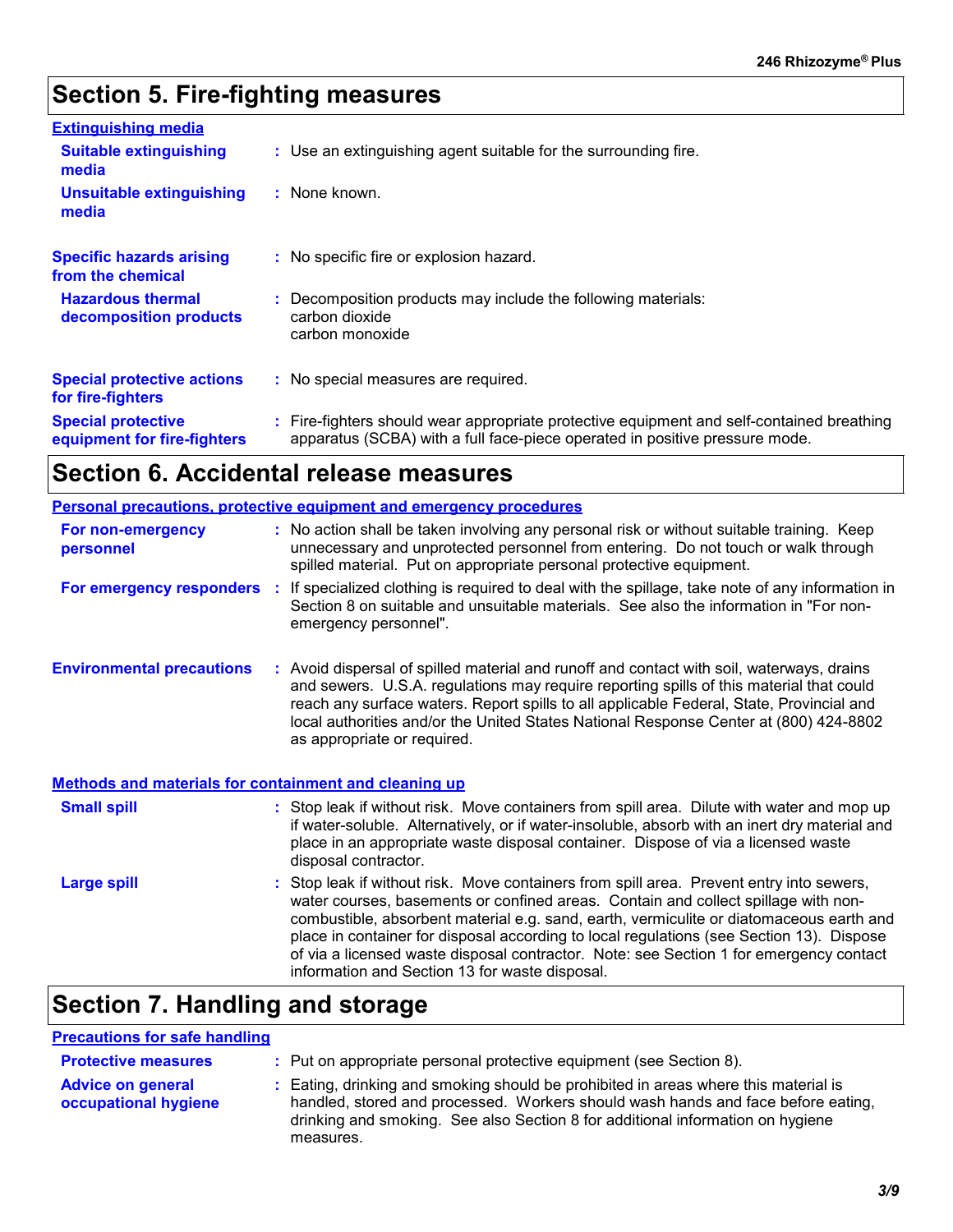# **Section 7. Handling and storage**

| including any<br><i>incompatibilities</i> | <b>Conditions for safe storage, :</b> Store in accordance with local regulations. Store in original container protected from<br>direct sunlight in a dry, cool and well-ventilated area, away from incompatible materials<br>(see Section 10) and food and drink. Keep container tightly closed and sealed until<br>ready for use. Containers that have been opened must be carefully resealed and kept |
|-------------------------------------------|---------------------------------------------------------------------------------------------------------------------------------------------------------------------------------------------------------------------------------------------------------------------------------------------------------------------------------------------------------------------------------------------------------|
|                                           | upright to prevent leakage. Do not store in unlabeled containers. Use appropriate<br>containment to avoid environmental contamination.                                                                                                                                                                                                                                                                  |

# **Section 8. Exposure controls/personal protection**

| <b>Control parameters</b>                         |                                                                                                                                                                                                                                                                                                                                                                                                   |
|---------------------------------------------------|---------------------------------------------------------------------------------------------------------------------------------------------------------------------------------------------------------------------------------------------------------------------------------------------------------------------------------------------------------------------------------------------------|
| <b>Occupational exposure limits</b>               |                                                                                                                                                                                                                                                                                                                                                                                                   |
| None.                                             |                                                                                                                                                                                                                                                                                                                                                                                                   |
| <b>Appropriate engineering</b><br><b>controls</b> | : Good general ventilation should be sufficient to control worker exposure to airborne<br>contaminants.                                                                                                                                                                                                                                                                                           |
| <b>Environmental exposure</b><br><b>controls</b>  | Emissions from ventilation or work process equipment should be checked to ensure<br>they comply with the requirements of environmental protection legislation.                                                                                                                                                                                                                                    |
| <b>Individual protection measures</b>             |                                                                                                                                                                                                                                                                                                                                                                                                   |
| <b>Hygiene measures</b>                           | : Wash hands, forearms and face thoroughly after handling chemical products, before<br>eating, smoking and using the lavatory and at the end of the working period.<br>Appropriate techniques should be used to remove potentially contaminated clothing.<br>Wash contaminated clothing before reusing. Ensure that eyewash stations and safety<br>showers are close to the workstation location. |
| <b>Eye/face protection</b>                        | : Wear eye protection such as safety glasses, chemical goggles, or face shields if<br>engineering controls or work practices are not adequate to prevent eve contact.                                                                                                                                                                                                                             |
| <b>Skin protection</b>                            |                                                                                                                                                                                                                                                                                                                                                                                                   |
| <b>Hand protection</b>                            | : Use nitrile or oil resistant gloves.                                                                                                                                                                                                                                                                                                                                                            |
| <b>Body protection</b>                            | : Personal protective clothing such as gloves, aprons, boots and complete facial<br>protection should be selected based on the task being performed and the risks involved.<br>Users should determine acceptable performance characteristics of protective clothing.<br>Consider physical requirements and other substances present when selecting protective<br>clothing.                        |
| <b>Other skin protection</b>                      | : Appropriate footwear and any additional skin protection measures should be selected<br>based on the task being performed and the risks involved.                                                                                                                                                                                                                                                |
| <b>Respiratory protection</b>                     | : If a risk assessment indicates that respiratory protection is required, use a properly fitted,<br>air-purifying or supplied air respirator that complies with an approved standard.<br>Respirator selection must be based on known or anticipated exposure levels, the<br>hazards of the product and the safe working limits of the selected respirator.                                        |

### **Section 9. Physical and chemical properties**

| <b>Appearance</b>                |                      |
|----------------------------------|----------------------|
| <b>Physical state</b>            | : Liquid. [Cloudy.]  |
| Color                            | : Light green.       |
| Odor                             | : Fermented, strong. |
| <b>Odor threshold</b>            | $:$ Not available.   |
| рH                               | : 3 to 4             |
| <b>Melting point</b>             | $:$ Not available.   |
| <b>Boiling point</b>             | : >100°C (>212°F)    |
| <b>Flash point</b>               | $:$ Not available.   |
| <b>Evaporation rate</b>          | $:$ Not available.   |
| <b>Flammability (solid, gas)</b> | $:$ Not available.   |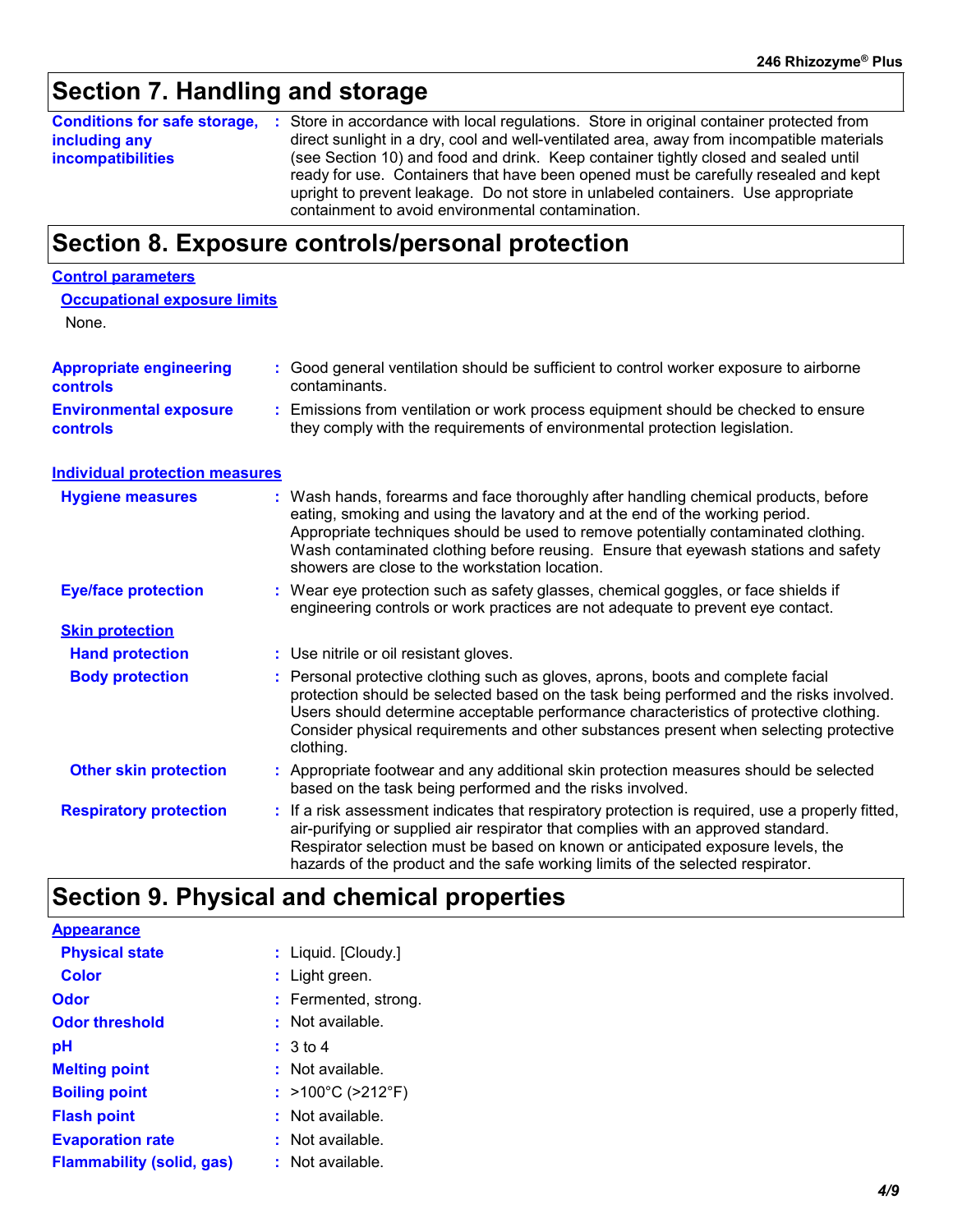# **Section 9. Physical and chemical properties**

| Lower and upper explosive<br>(flammable) limits   | $:$ Not available.    |
|---------------------------------------------------|-----------------------|
| <b>Vapor pressure</b>                             | $:$ Not available.    |
| <b>Vapor density</b>                              | : $>1$ [Air = 1]      |
| <b>Relative density</b>                           | : Not available.      |
| <b>Solubility in water</b>                        | : Completely Soluble. |
| <b>Partition coefficient: n-</b><br>octanol/water | $:$ Not available.    |
| <b>Auto-ignition temperature</b>                  | $:$ Not available.    |
| <b>Decomposition temperature</b>                  | : Not available.      |
| <b>Viscosity</b>                                  | . Not available       |

# **Section 10. Stability and reactivity**

| <b>Reactivity</b>                            | : No specific test data related to reactivity available for this product or its ingredients.                                              |
|----------------------------------------------|-------------------------------------------------------------------------------------------------------------------------------------------|
| <b>Chemical stability</b>                    | : This material is considered stable under normal ambient and anticipated storage and<br>handling conditions of temperature and pressure. |
| <b>Possibility of hazardous</b><br>reactions | : Under normal conditions of storage and use, hazardous reactions will not occur.                                                         |
| <b>Conditions to avoid</b>                   | : No specific data.                                                                                                                       |
| <b>Incompatible materials</b>                | : Reactive or incompatible with the following materials: oxidizing materials.                                                             |
| <b>Hazardous decomposition</b><br>products   | : Under normal conditions of storage and use, hazardous decomposition products should<br>not be produced.                                 |

## **Section 11. Toxicological information**

#### **Information on toxicological effects**

#### **Acute toxicity**

There is no data available.

#### **Irritation/Corrosion**

There is no data available.

**Carcinogenicity Mutagenicity Reproductive toxicity Sensitization** There is no data available. There is no data available. There is no data available. There is no data available.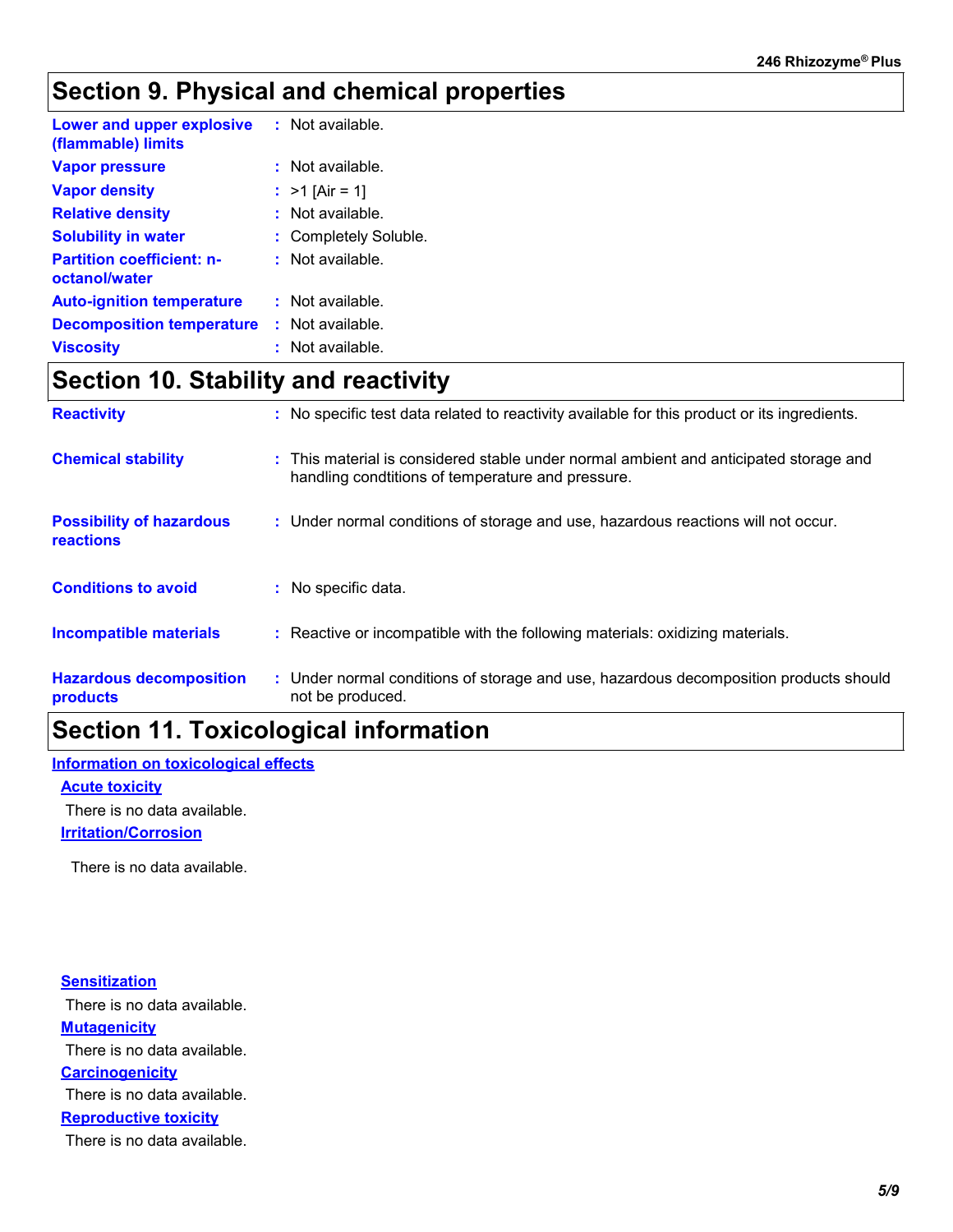# **Section 11. Toxicological information**

| <b>Teratogenicity</b>                                     |                                                                                                                                            |
|-----------------------------------------------------------|--------------------------------------------------------------------------------------------------------------------------------------------|
| There is no data available.                               |                                                                                                                                            |
| <b>Specific target organ toxicity (single exposure)</b>   |                                                                                                                                            |
| There is no data available.                               |                                                                                                                                            |
| <b>Specific target organ toxicity (repeated exposure)</b> |                                                                                                                                            |
| There is no data available.                               |                                                                                                                                            |
| <b>Aspiration hazard</b>                                  |                                                                                                                                            |
| There is no data available.                               |                                                                                                                                            |
| <b>Information on the likely</b><br>routes of exposure    | : Dermal contact. Eye contact. Inhalation. Ingestion.                                                                                      |
| <b>Potential acute health effects</b>                     |                                                                                                                                            |
| <b>Eye contact</b>                                        | : No known significant effects or critical hazards.                                                                                        |
| <b>Inhalation</b>                                         | : No known significant effects or critical hazards.                                                                                        |
| <b>Skin contact</b>                                       | : No known significant effects or critical hazards.                                                                                        |
| <b>Ingestion</b>                                          | : No known significant effects or critical hazards.                                                                                        |
|                                                           |                                                                                                                                            |
| <b>Eye contact</b>                                        | <b>Symptoms related to the physical, chemical and toxicological characteristics</b><br>: No known significant effects or critical hazards. |
| <b>Inhalation</b>                                         | : No known significant effects or critical hazards.                                                                                        |
| <b>Skin contact</b>                                       | : No known significant effects or critical hazards.                                                                                        |
| <b>Ingestion</b>                                          | : No known significant effects or critical hazards.                                                                                        |
|                                                           |                                                                                                                                            |
|                                                           | Delayed and immediate effects and also chronic effects from short and long term exposure                                                   |
| <b>Short term exposure</b>                                |                                                                                                                                            |
| <b>Potential immediate</b><br>effects                     | : No known significant effects or critical hazards.                                                                                        |
| <b>Potential delayed effects</b>                          | : No known significant effects or critical hazards.                                                                                        |
| <b>Long term exposure</b>                                 |                                                                                                                                            |
| <b>Potential immediate</b><br>effects                     | : No known significant effects or critical hazards.                                                                                        |
| <b>Potential delayed effects</b>                          | : No known significant effects or critical hazards.                                                                                        |
| <b>Potential chronic health effects</b>                   |                                                                                                                                            |
| <b>General</b>                                            | : No known significant effects or critical hazards.                                                                                        |
| <b>Carcinogenicity</b>                                    | : No known significant effects or critical hazards.                                                                                        |
| <b>Mutagenicity</b>                                       | : No known significant effects or critical hazards.                                                                                        |
| <b>Teratogenicity</b>                                     | : No known significant effects or critical hazards.                                                                                        |
| <b>Developmental effects</b>                              | : No known significant effects or critical hazards.                                                                                        |
| <b>Fertility effects</b>                                  | : No known significant effects or critical hazards.                                                                                        |
|                                                           |                                                                                                                                            |

#### **Numerical measures of toxicity**

### **Acute toxicity estimates**

| Route | <b>ATE value</b> |
|-------|------------------|
| Oral  | 5564.5 mg/kg     |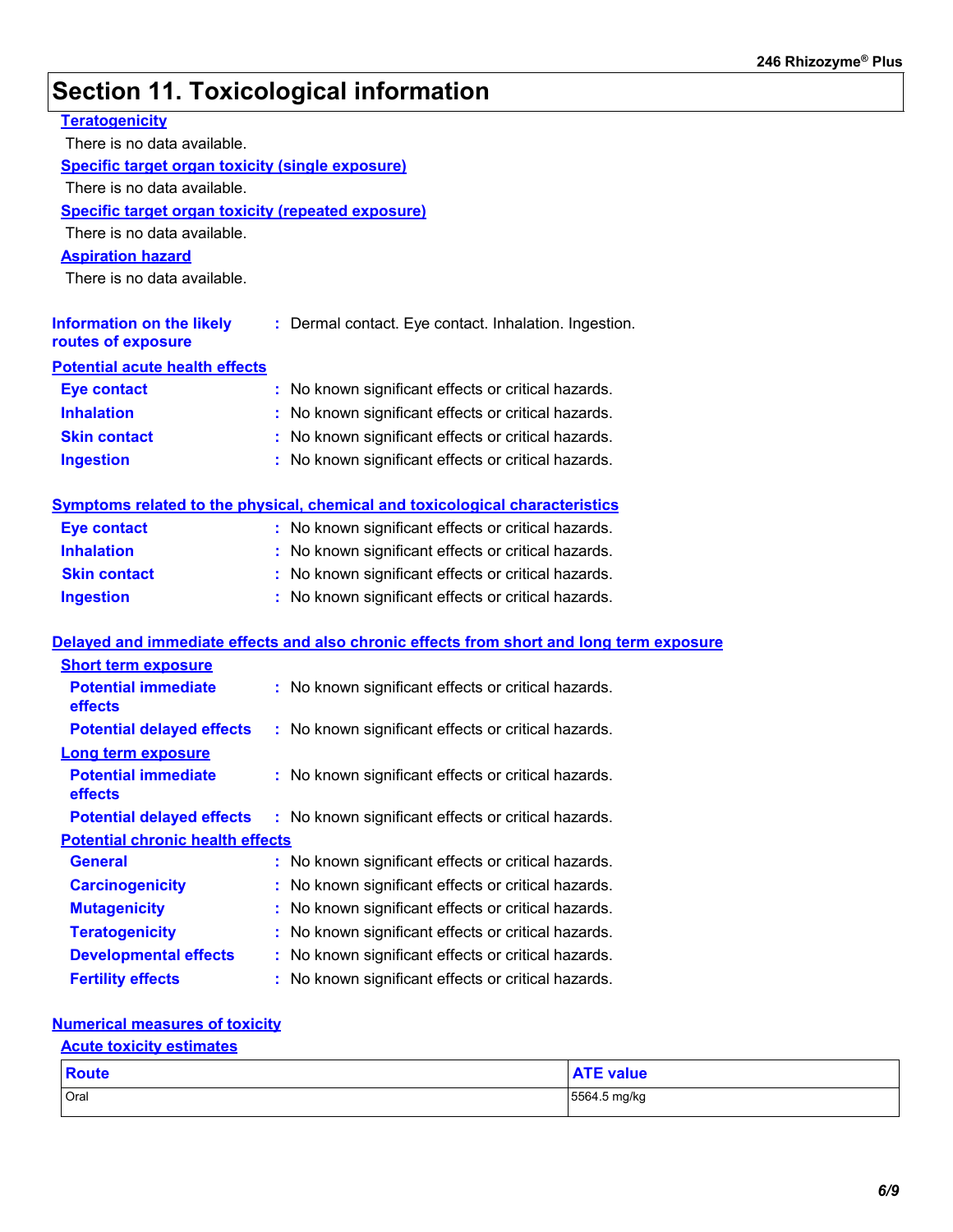## **Section 12. Ecological information**

#### **Toxicity**

There is no data available.

#### **Persistence and degradability**

There is no data available.

#### **Bioaccumulative potential**

**Soil/water partition Mobility in soil** There is no data available.

#### **:** Not available.

**coefficient (K**<sub>oc</sub>)

**Other adverse effects** : No known significant effects or critical hazards.

### **Section 13. Disposal considerations**

- **Disposal methods :**
- The generation of waste should be avoided or minimized wherever possible. Disposal of this product, solutions and any by-products should comply with the requirements of environmental protection and waste disposal legislation and any regional local authority requirements. Dispose of surplus and non-recyclable products via a licensed waste disposal contractor. Waste packaging should be recycled. Incineration or landfill should only be considered when recycling is not feasible. This material and its container must be disposed of in a safe way. Empty containers or liners may retain some product residues. Avoid dispersal of spilled material and runoff and contact with soil, waterways, drains and sewers.

### **Section 14. Transport information**

|                                      | <b>DOT</b>               | <b>IMDG</b>              | <b>IATA</b>                  |
|--------------------------------------|--------------------------|--------------------------|------------------------------|
| <b>UN number</b>                     | Not regulated.           | Not regulated.           | Not regulated.               |
| <b>UN proper</b><br>shipping name    | $\overline{\phantom{0}}$ |                          |                              |
| <b>Transport</b><br>hazard class(es) |                          |                          | $\overline{\phantom{0}}$     |
| <b>Packing group</b>                 | $\overline{\phantom{a}}$ | $\overline{\phantom{0}}$ | $\qquad \qquad \blacksquare$ |
| <b>Environmental</b><br>hazards      | No.                      | No.                      | No.                          |
| <b>Additional</b><br>information     |                          |                          | $\overline{\phantom{a}}$     |

**AERG :** Not applicable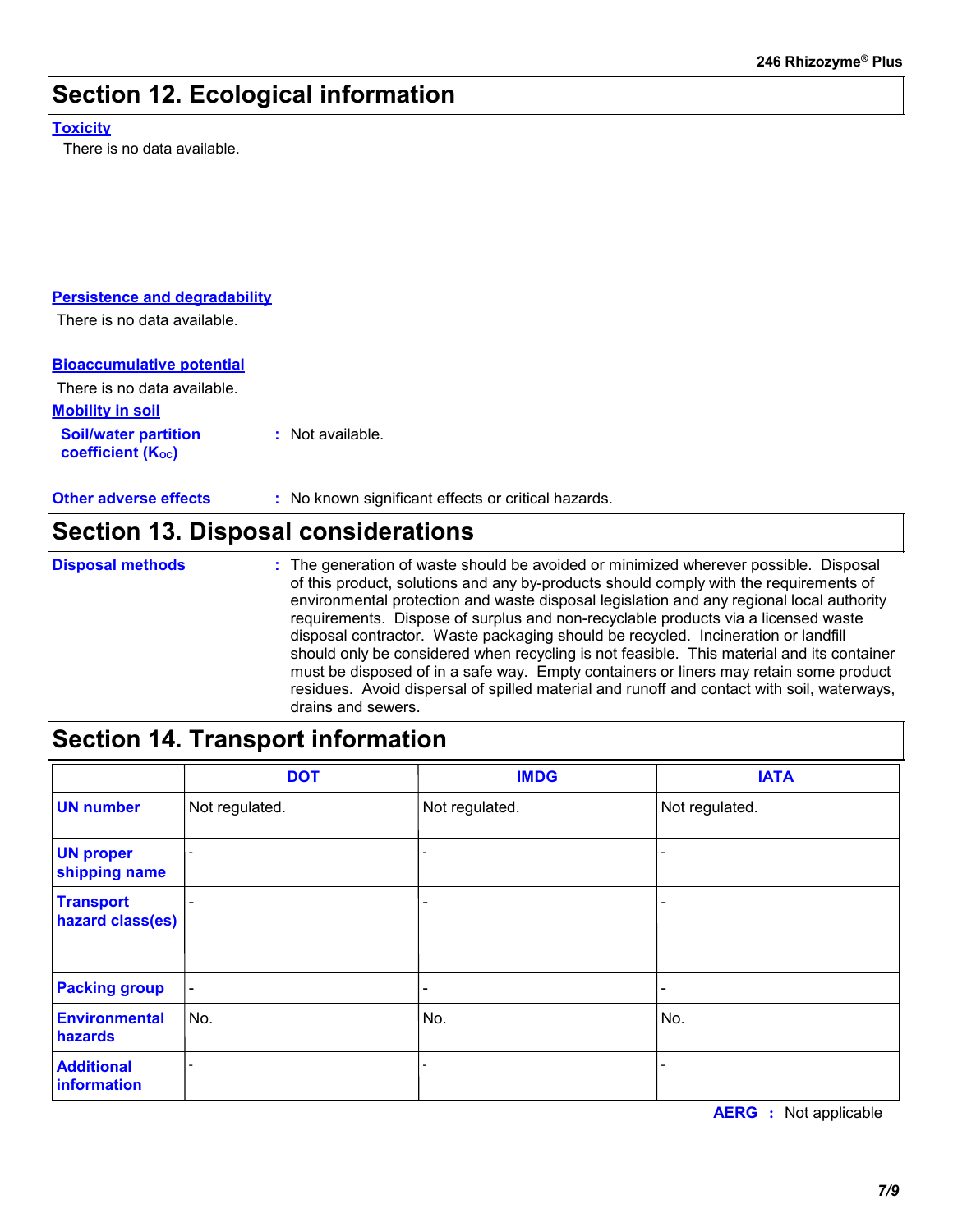# **Section 14. Transport information**

**Special precautions for user Transport within user's premises:** always transport in closed containers that are **:** upright and secure. Ensure that persons transporting the product know what to do in the event of an accident or spillage.

### **Section 15. Regulatory information**

| <b>U.S. Federal regulations</b> | $\cdot$ : TSCA 8(a) PAIR: Not determined.                                |  |
|---------------------------------|--------------------------------------------------------------------------|--|
|                                 | <b>TSCA 8(a) CDR Exempt/Partial exemption: Not determined</b>            |  |
|                                 | United States inventory (TSCA 8b): At least one component is not listed. |  |

| <b>Clean Air Act Section 112</b><br>(b) Hazardous Air<br><b>Pollutants (HAPs)</b> | : Not listed |
|-----------------------------------------------------------------------------------|--------------|
| <b>Clean Air Act Section 602</b><br><b>Class I Substances</b>                     | : Not listed |
| <b>Clean Air Act Section 602</b><br><b>Class II Substances</b>                    | : Not listed |
| <b>DEA List I Chemicals</b><br>(Precursor Chemicals)                              | : Not listed |
| <b>DEA List II Chemicals</b><br><b>(Essential Chemicals)</b>                      | Not listed   |
| <b>SARA 302/304</b>                                                               |              |
| <b>Composition/information on ingredients</b>                                     |              |
| Not applicable.                                                                   |              |

| <b>SARA 304 RQ</b>                            | : Not applicable. |
|-----------------------------------------------|-------------------|
| <b>SARA 311/312</b>                           |                   |
| <b>Classification</b>                         | : Not applicable. |
| <b>Composition/information on ingredients</b> |                   |

Not applicable.

#### **SARA 313**

No products were found.

#### **State regulations**

- **Massachusetts California Prop. 65**
- None of the components are listed. **:**
- **New York :** None of the components are listed.
- **New Jersey :** None of the components are listed.
- **Pennsylvania :** None of the components are listed.